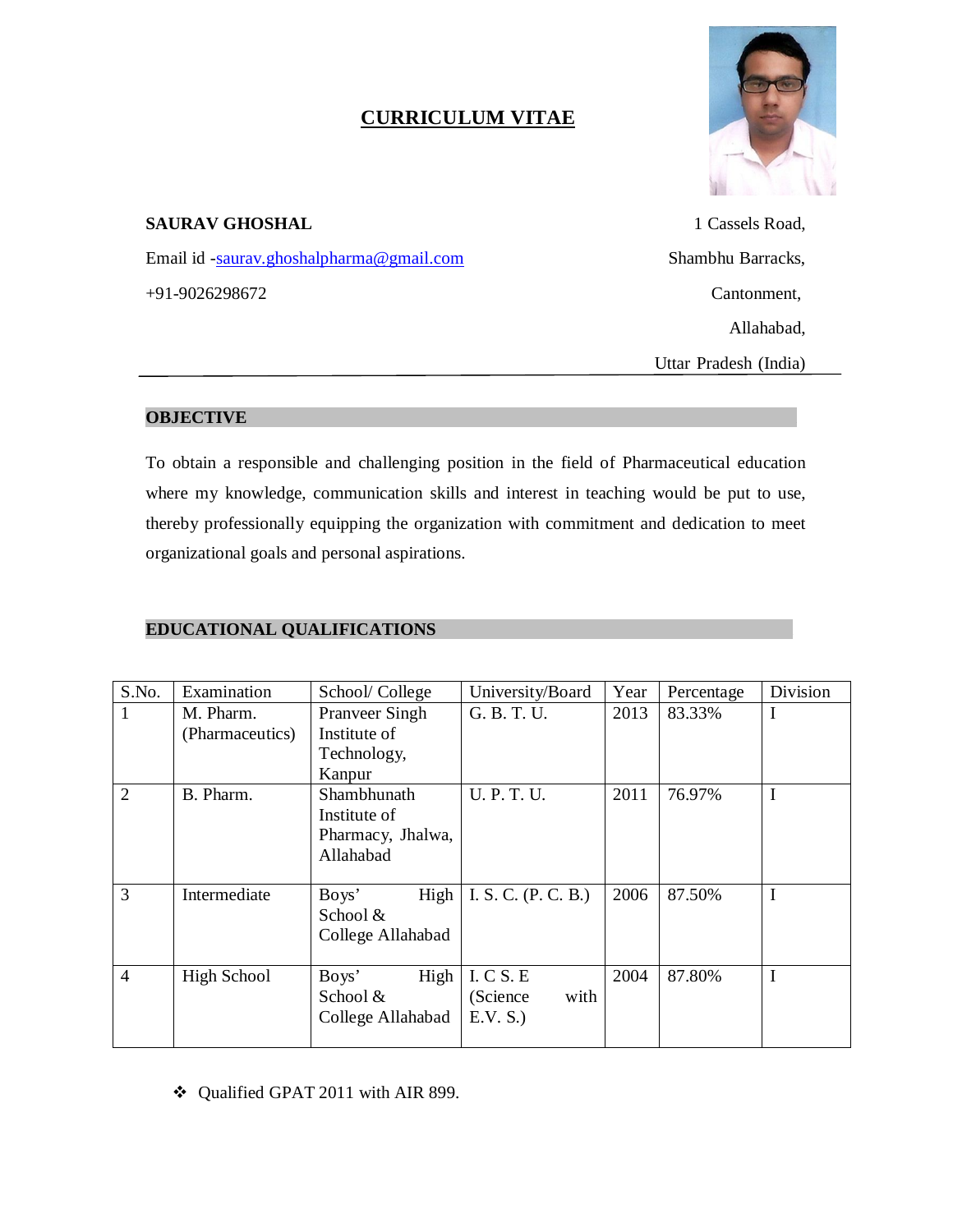#### **SKILL SETS .**

- **Area of interest:** To keep abreast with recent technological developments in the field of medical sciences.
- **Platform/ Application software/ Language knowledge:** Knowledge of Windows OS, MS- Office. Sound operational knowledge of Internet. Elementary knowledge of C & FORTRAN.
- **Special Skills:** I was elected to be the Class Representative during my B. Pharm. & M. Pharm. course which suitably indicates my leadership qualities.

#### **EXTRA CURRICULAR ACTIVITIES .**

- Actively participated in most extracurricular activities including debate and quiz contests.
- Worked as a group leader from the initial schooling till date.
- Event organizer at college functions.

#### **SEMINARS AND WORKSHOPS .**

- \* Participated in "Workshop on Practical Applications and Importance of HPLC, FT-IR and UV" held at PSIT, Kanpur on  $28<sup>th</sup>$  January 2012.
- Attended the "CSIR sponsored seminar on Pharmacometrics and the Application of Clinical Pharmacokinetics for Disease Modeling" held at PSIT, Kanpur on 14<sup>th</sup> April 2013.
- Attended Faculty Development Workshop titled "Art & Science of Teaching", organized in collaboration with Oxford University Press, organised at SIET, Allahabad on  $8<sup>th</sup>$  July 2014.
- Attended 8-day FDP on "Universal Human Values and Professional Ethics (UHVPE)" organized by AKTU at IIT, Kanpur from  $8<sup>th</sup>$  to  $15<sup>th</sup>$  June 2016.
- Attended FDP on "Innovation in Pharmaceutical and Pharmacological Technology" sponsored by AKTU at Ashoka Institute of Technology and Management, Varanasi from  $01<sup>st</sup>$  to  $05<sup>th</sup>$  Feb 2018.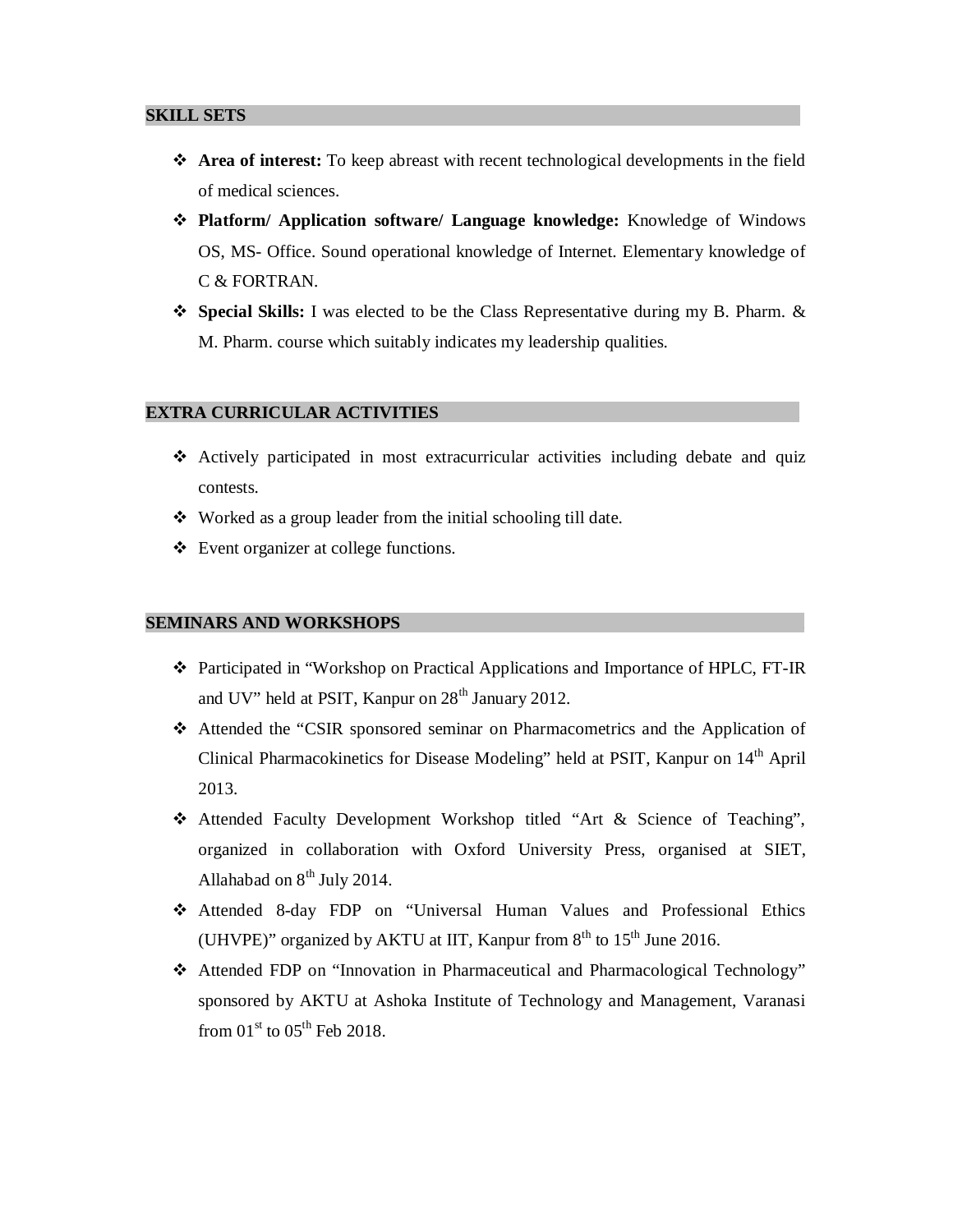#### **PROJECT .**

- \* Report on industrial Visit at HiGlance Labs.
- ◆ New Concepts in Pharmaceutical packaging.
- Formulation and evaluation of Injectable Targeted release anticancer drug delivery system using Carbon Nanotubes as carrier –M. Pharm. Project.

#### **PAPERS .**

- $\triangleleft$  Carbon nanotubes as a novel drug delivery system for anticancer therapy: a review. Brazilian Journal of Pharmaceutical Sciences: vol. 49, n. 4, 2013. Saurav Ghoshal, Swatantra Kumar Singh Kushwaha, Awani Kumar Rai, Satyawan Singh.
- Drug Loading and Release from Functionalized Multiwalled Carbon Nanotubes Loaded With 6-Mercaptopurine Using Incipient Wetness Impregnation Method. American Journal of Advanced Drug Delivery: vol.2, n.2, 2014. Saurav Ghoshal, et.al.
- Loading and Release of 6-Mercaptopurine from Functionalized Multiwalled Carbon Nanotubes Using Fusion Method. BMR Cancer Research: vol.1, n.1, 2014. Saurav Ghoshal, et.al.
- Antidiabetic, antihyperlipidemic and antioxidant activities of aqueous and ethanol extracts of leaves of *Trewia nudiflora* Linn in alloxan induced diabetic rats. BMR Phytomedicine: vol. 1, n. 2, 2014. Pallavi Tiwari, N Balakrishnan, Mayank Srivastava, Saurav Ghoshal.
- Antioxidant and Hepatoprotective Activity of Ethanol and Aqueous extracts of roots of Trewia nudiflora Linn (gutel) against paracetamol-induced liver damage in rats Int J of Pharmaceutical Sciences and Letters: vol. 5, n. 3, 2015. Mayank Srivastava, N Balakrishnan, Pallavi Tiwari, Saurav Ghoshal .
- CARBON NANOTUBES- THE HOLY GRAIL IN ANTICANCER THERAPY. Advances in Cancer Res Therapy: vol. 1 n.1 ,2015. Varsha Tripathi, Manoj Kumar Mishra, Pallavi Tiwari, Mayank Srivastava, Saurav Ghoshal.
- Loading and Release of Busulfan from Functionalized multiwalled Carbon Nanotubes Using Solvent Method. Int J of Pharmaceutical Sciences and Letters: vol. 5, n. 4, 2015. Varsha Tripathi, Saurav Ghoshal, Amit Kumar Singh, Kuldeep Singh.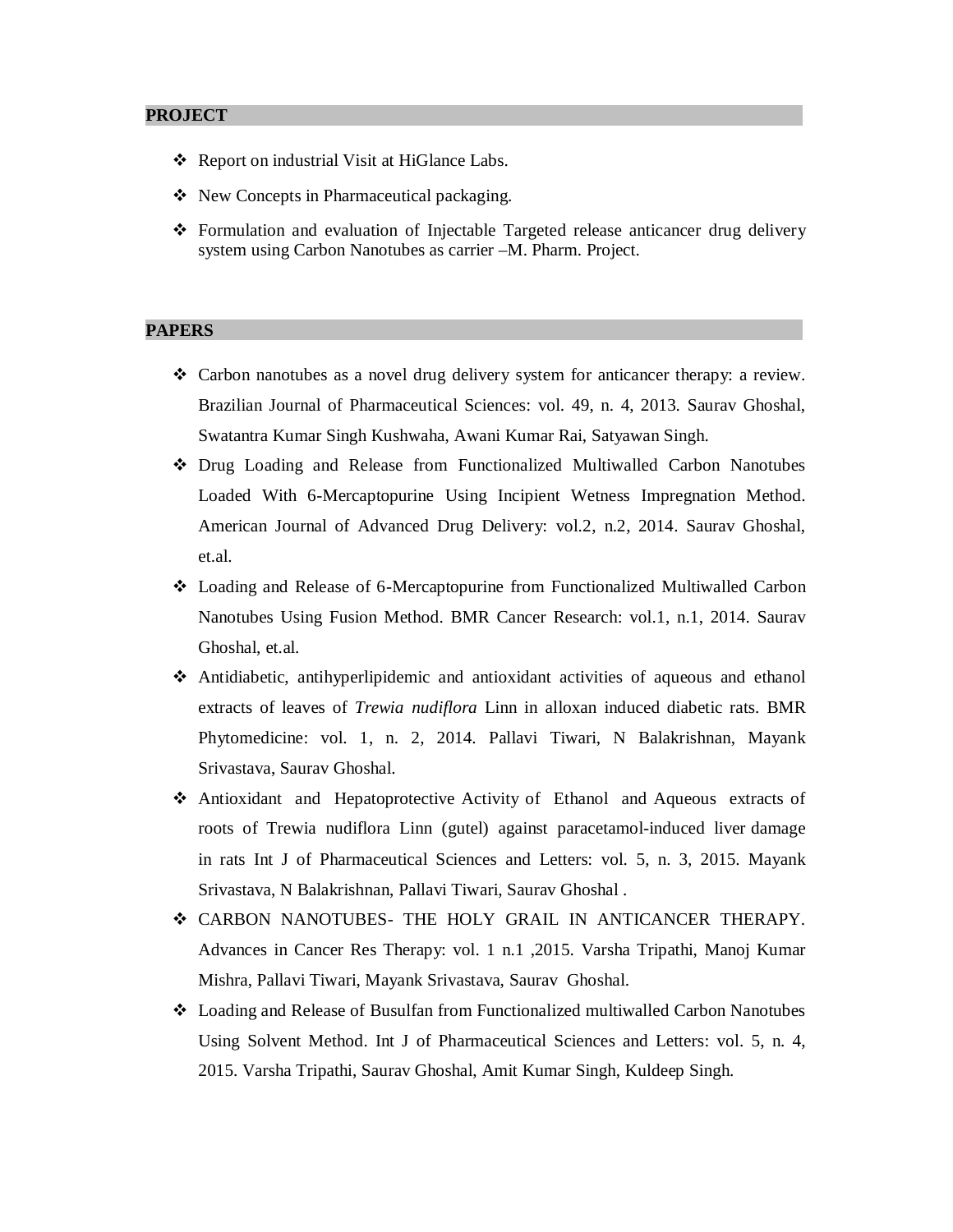- Comparative Loading and Release of 6-Mercaptopurine from Functionalized Multiwalled Carbon Nanotubes Using Various Methods. Int J of Pharmacy and Phar Res. vol. 4, n. 1, 2015. Saurav Ghoshal, Swatantra Kumar Singh Kushwaha, Pallavi Tiwari, Mayank Srivastava.
- Loading and Release of Busulfan from Functionalized MultiwalledCarbon Nanotubes Using Incipient Wetness Impregnation Method. Int J of Pharmacy and Phar Res. vol. 4, n. 3, 2015. Varsha Tripathi, Saurav Ghoshal, Mayank Srivastava, Pallavi Tiwari.
- A Comprehensive Review on Aloe vera (Ghee gangwar). Int J of Pharmaceutical Sciences and Letters: vol. 5, n. 6, 2015. Pallavi Tiwari, Hena, MK Mishra, Mayank Srivastava, Saurav Ghoshal.
- Hepatoprotective and Histopathological Activity of Ethanol and Aq Extracts of Stem of *ALOE VERA LINN.* (GHEE GANGWAR) against Paracetamol-induced Liver damage in Rats. Int J of Phar & Bio-Sciences. vol. 1, n. 1, 2016. Hena, Pallavi Tiwari, Mayank Srivastava, Saurav Ghoshal.
- Formulation & Evaluation of Mucoadhesive Buccal Tablets of Glipizide. Journal of Drug Delivery Research, vol. 6, n. 2, 2017. Vinay Gupta, Singh Shekhar Gautam, Saurav Ghoshal, Mayank Srivastava, Anil Kumar Patel.
- Hepatoprotective Activity of *Psidium guajava* Bark Aq. Extract against Paracetamol Induced hepatotoxicity in Wister Albino Rats. Journal of Pharmaceutical Sciences and Pharmacology. vol. 3 2017. Raksha Mishra, Pallavi Tiwari, Mayank Srivastava, C.S. Singh, S.S. Gautam and Saurav Ghoshal.
- A Comprehensive review on *Psidium guajava* Linn. (Amaratafalam). International Journal of Ethnobiology & Ethnomedicine. vol. 4, n. 1, 2017. Raksha Mishra, Pallavi Tiwari, Mayank Srivastava, C.S. Singh, Saurav Ghoshal.

#### **WORK EXPERIENCE .**

- Training: Participated in a training program at HiGlance Labs, Greater Noida in 2010 in production dept.
- Store Management: Assisted my father in his drug store business since 2006.
- Teaching: As Assistant Professor at Shambhunath Institute of Pharmacy since October 2013.

## **PARTICIPATION IN NON ACADEMIC ACTIVITIES .**